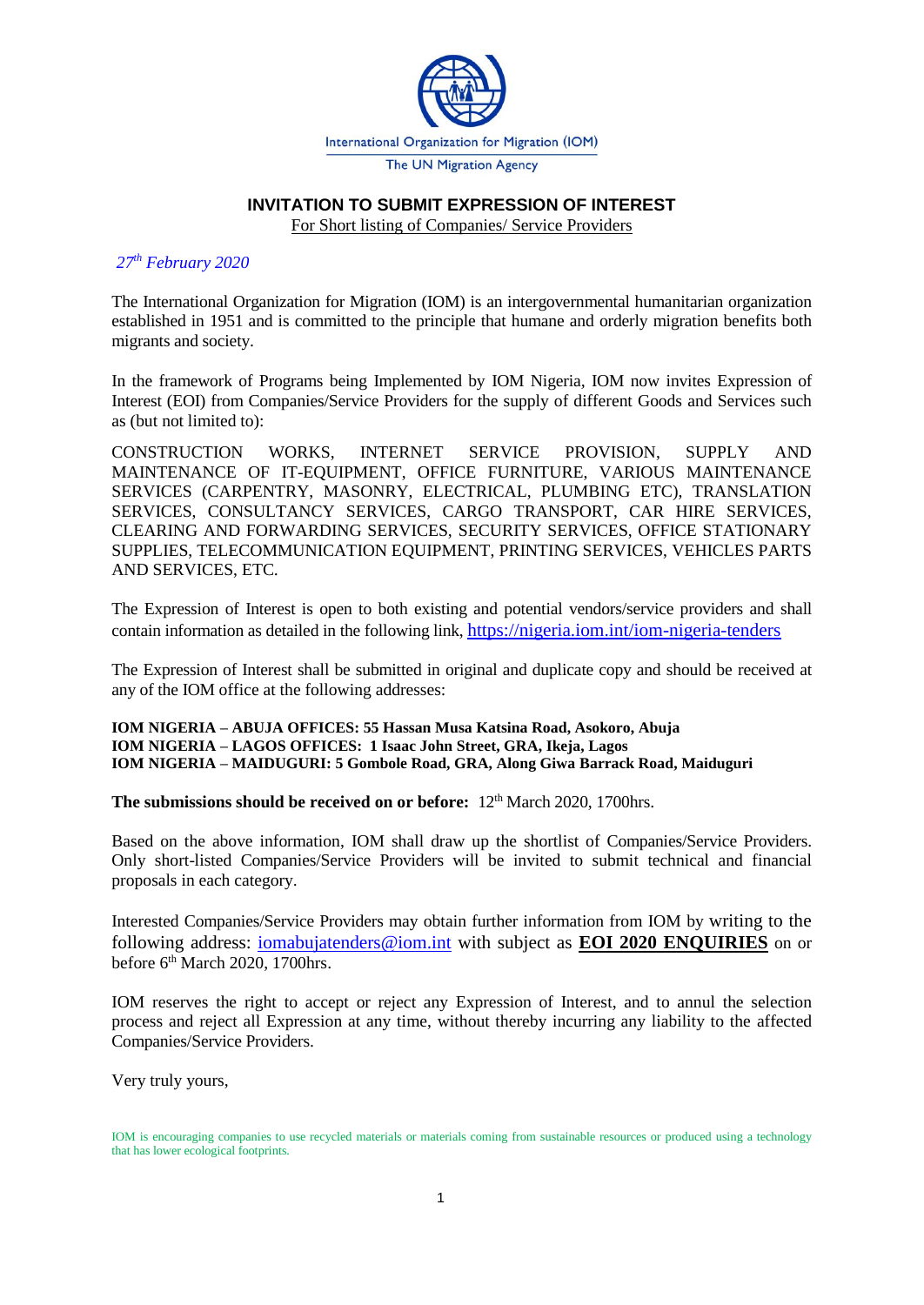

# **Request for Expression of Interest**

The International Organization for Migration (IOM) is an intergovernmental humanitarian organization established in 1951 and is committed to the principle that humane and orderly migration benefits both migrants and society.

In the framework of Programs being Implemented by IOM Nigeria*,* IOM now invites Expression of Interest from Companies/Service Providers for the supply of different goods and Services.

This document contains instructions on the preparation and submission of the Application including Annex A: Bidder's Information.

1. The Application must be submitted in sealed envelope to any of the IOM office with addresses indicated below:

| <b>IOM ABUJA</b> | : 55 Hassan Musa Katsina Road, Asokoro, Abuja                           |
|------------------|-------------------------------------------------------------------------|
| <b>IOM LAGOS</b> | : 1 Isaac John Street, GRA, Ikeja, Lagos                                |
|                  | IOM MAIDUGURI : 5 Gombole Road, GRA, Along Giwa Barrack Road, Maiduguri |

The submission should be received by IOM not later than  $12^{th}$  *March* 2020, 1700hrs. Late Application will not be considered.

A detailed description must be provided on how the requirements specified in this document match the capability, experience, knowledge and expertise of the Company/ Service Provider.

2. The Application must be submitted on one original and one copy and envelop must be marked "Original" and "Copy" as appropriate. If there are any discrepancies between the original and the copy the original governs. Both envelopes shall be placed in an outer envelope and sealed. All the envelopes shall be labeled with the **Reference number**, **Type of services/goods provided**, **submission address**, and **name of the Company/Service Provider**. If a vendor is interested to participate in more than one category (see below list), they should submit separate sets of documents for each category of interest.

Use the format below to address the envelops: -

IOM/2020/EOI/009 (Reference Number) Provision of Fumigation Services (Type of Service/goods provided) IOM NIGERIA -LAGOS (Submission address) No.1 Isaac John Street, GRA, IKEJA, LAGOS

JOHN SMITH FUMIGATION SERVICES LTD (Name of the company/Service Provider)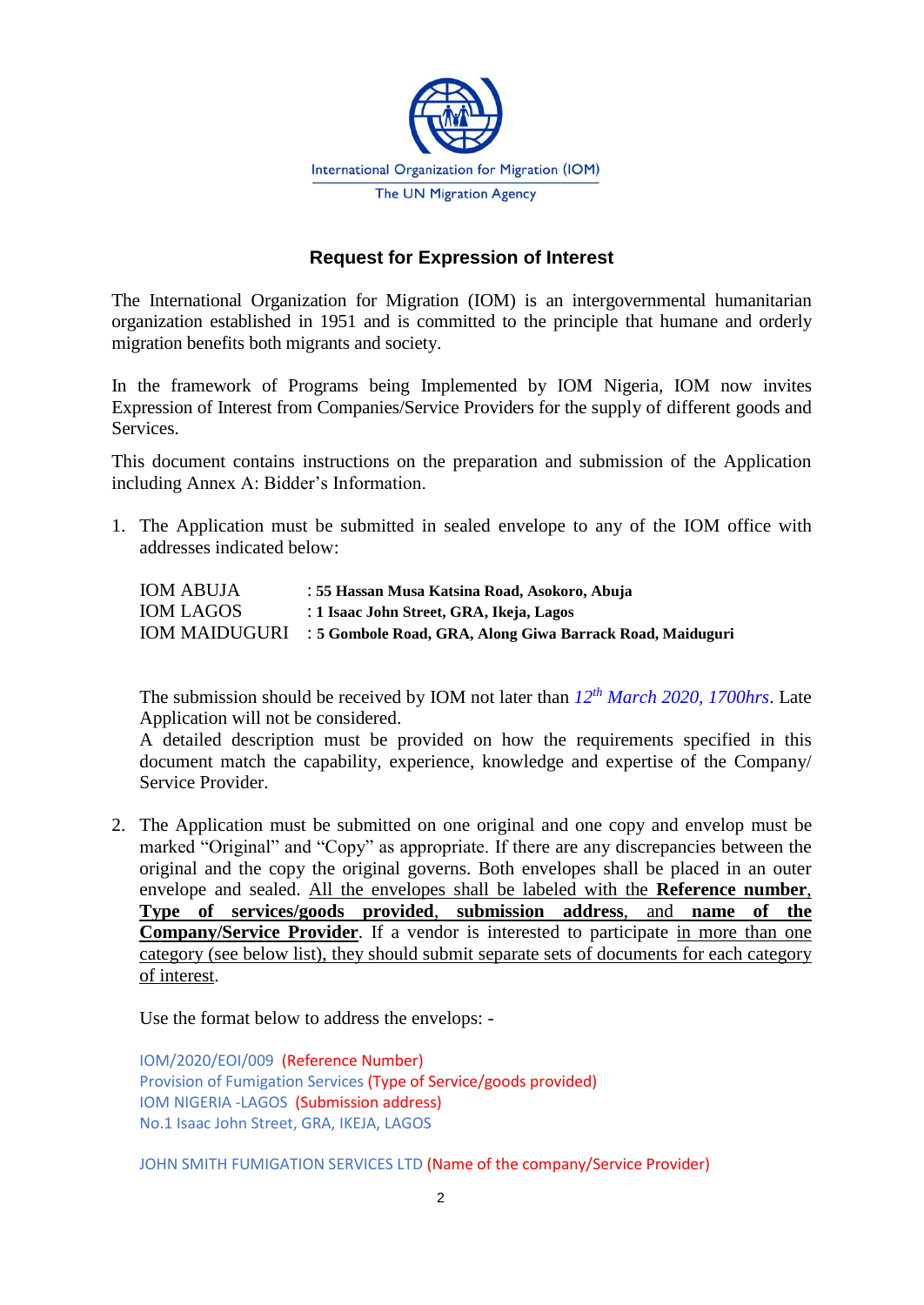- 3. The Application must be submitted in the English language and in the format prescribed by IOM. All required information must be provided, responding clearly and concisely to all the points set out. Any application which does not fully and comprehensively address this Request for Expression of Interest may be rejected.
- 4. The Application document should comprise of the following:
	- a. Cover Letter; Clearly indicating the REFERENCE NUMBER AND TYPE OF GOODS/SERVICES. See the last page below the list of goods/services and corresponding Reference Numbers
	- b. A copy of this Request for Expression of Interest duly signed on all pages by the Company/Service Provider's Authorized Representative; and
	- c. Duly Accomplished Annex A with All requested information.
- 5. Companies/Service Providers requiring any clarifications on the content of this document may notify IOM in writing at the following address: [iomabujatenders@iom.int](mailto:iomabujatenders@iom.int) with subject as **EOI 2020 ENQUIRIES***.* IOM will respond to any request for clarification received on or before 6<sup>th</sup> *March* 2020, 1700hrs. Clarifications shall be posted to the same link on 9<sup>th</sup> March 2020
- 6. Applications shall be evaluated in accordance with the following criteria:
	- a. Capacity
	- b. Track Record and Experience
	- c. Technical Expertise
	- d. Financial Strength

Only eligible and qualified Companies based on above shall be invited to participate in the bidding/tender process.

- 7. Applications may be modified or withdrawn in writing, prior to the closing time specified in this Request for EoI. Applications shall not be modified or withdrawn after the deadline.
- 8. The Company/Service Provider shall bear all costs associated with the preparation and submission of the Application and IOM will not in any case be responsible and liable for the costs incurred.
- 9. All information given in writing to or verbally shared with the Company/Service Provider in connection with this Request for EoI is to be treated as strictly confidential. The Company/Service Provider shall not share or invoke such information to any third party without the prior written approval of IOM. This obligation shall continue after the procurement process has been completed whether or not the Company/Service Provider is successful.
- 10. IOM reserves the right to accept or reject any Application, and to cancel the procurement process and reject all Applications, at any time without thereby incurring any liability to the affected Companies/Service Providers or any obligation to inform the affected Companies/Service Providers of the ground for IOM's action.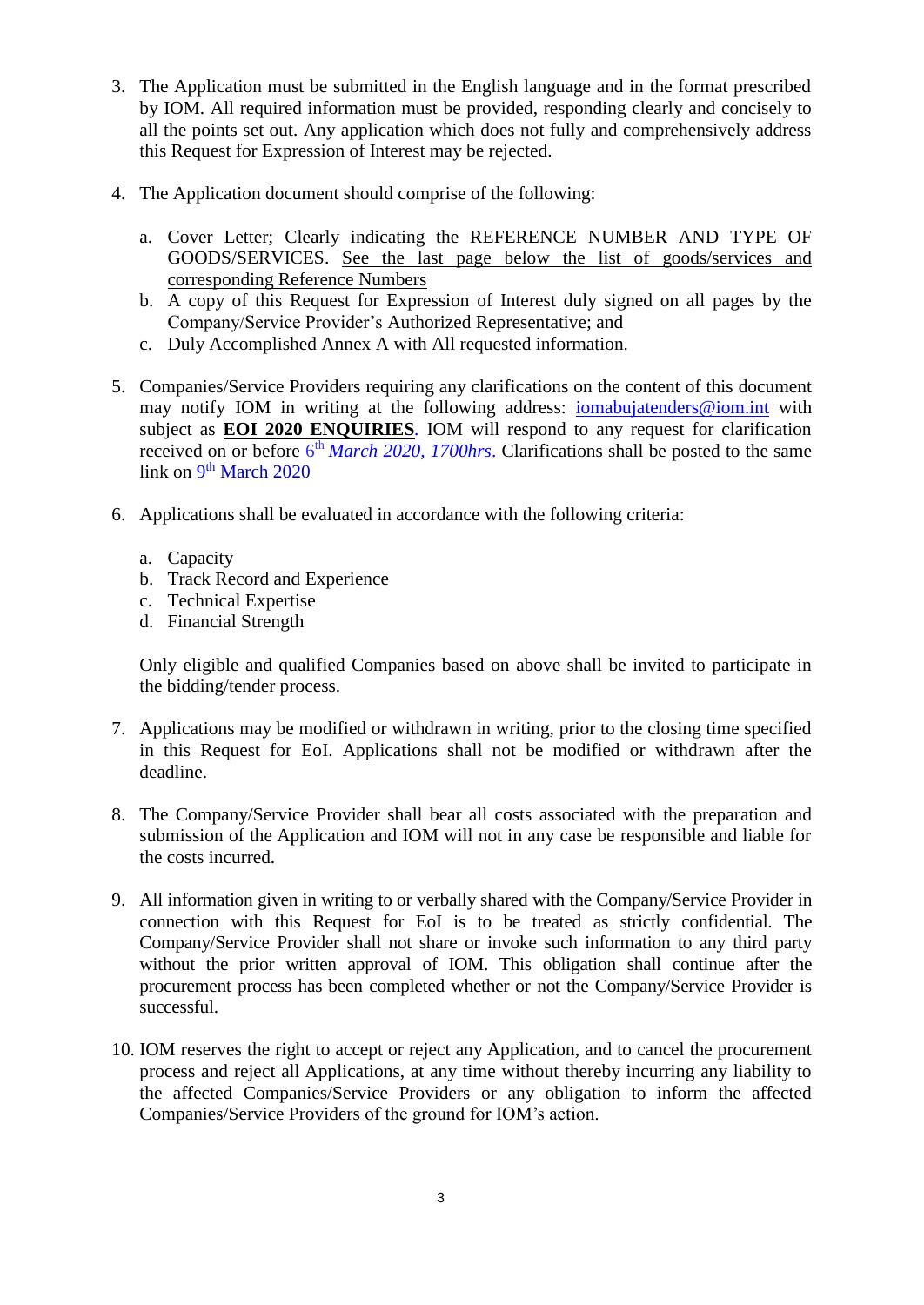# **ANNEX A: BIDDERS INFORMATION**

## **TABLE 1 – GENERAL INFORMATION**

- Name of the Company
- Physical Office Address
- Phone Number (s)
- Email Address
- Address of Other Offices/warehouse (s), if any
- Name, contact and Designation of the Contact Person
- Legal Status: Copy of CAC, FIRS, VAT and other registration certificates
- Principal place of business
- Certification from relevant regulatory bodies (where applicable)
- Certification for dealerships, franchise, distributorships (where applicable)

### Remarks **(Provide certified copies)**

## **TABLE 2 – COMPANY EXPERIENCE IN LAST THREE YEARS**

- Starting Month/Year
- Ending Month / Year
- Client
- Description of services
- Contract Amount

Remarks **(Provide documentary evidence)**

# **TABLE 3 – SIMILAR EXPERIENCE IN LAST THREE YEARS**

- Year
- Client
- Description of works
- Contract Amount

Remarks (**Provide documentary evidence)**

**Please include copies of completion certificates issued by former clients and / or performance appreciation / evaluation letters from former clients providing their contact details and approval to contact them. TABLE 4 – ONGOING CONTRACTS**

- Client
- Description of Contracts
- Location
- Amount
- % of Completion (**Provide documentary evidence)**

# **TABLE 5 - ADEQUACY OF WORKING CAPITAL**

- Source of credit line
- Amount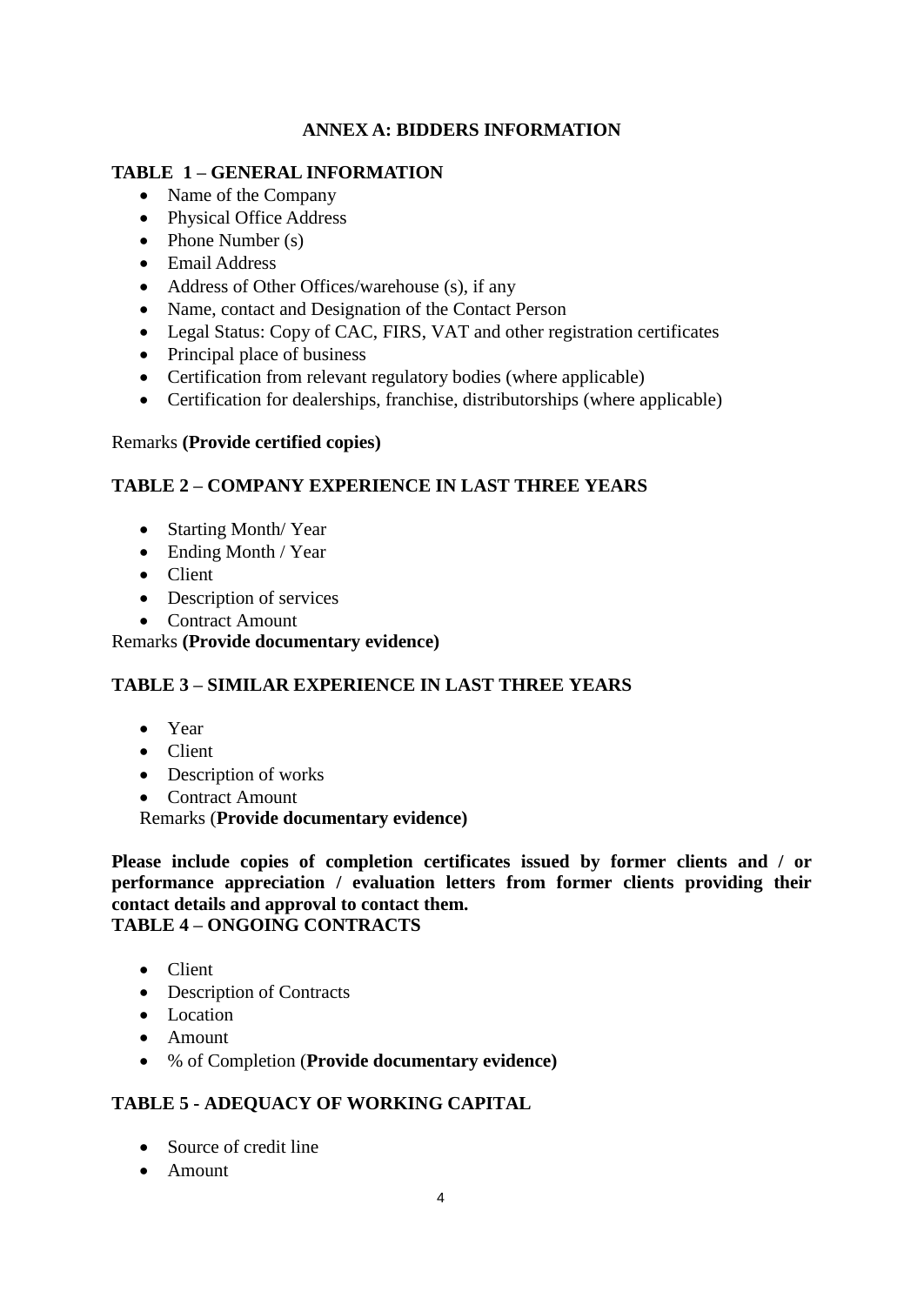### Remarks (*Provide documentary evidence)*

**Please provide proof of financial competency (This may include reference from your bankers) and audited financial statements for the last three financial years.**

### **TABLE 6 – LIST OF PERMANENTLY EMPLOYED STAFF**

\_\_\_\_\_\_\_\_\_\_\_\_\_\_\_\_\_\_\_\_\_\_ \_\_\_\_\_\_\_\_\_\_\_\_\_\_\_\_\_\_ \_\_\_\_\_\_\_\_\_\_\_\_

- Name
- Designation Qualification
- No. of Years of Experience

**Provide an organizational chart and detailed CVs for key management and technical personnel in the Organization**

## **TABLE 7 – LIST OF PLANT AND EQUIPMENT (OWNED AND HIRED)**

- Description whether Owned or Leased
- Year of Manufacture

### **TABLE 8 – ANY OTHER INFORMATION**

**In addition to the required information, Companies may provide brochures and other related documents**

**I, the undersigned, warrant that the information provided in this form is correct and, in the event of changes, details will be provided as soon as possible:**

Name/ Signature/ Date